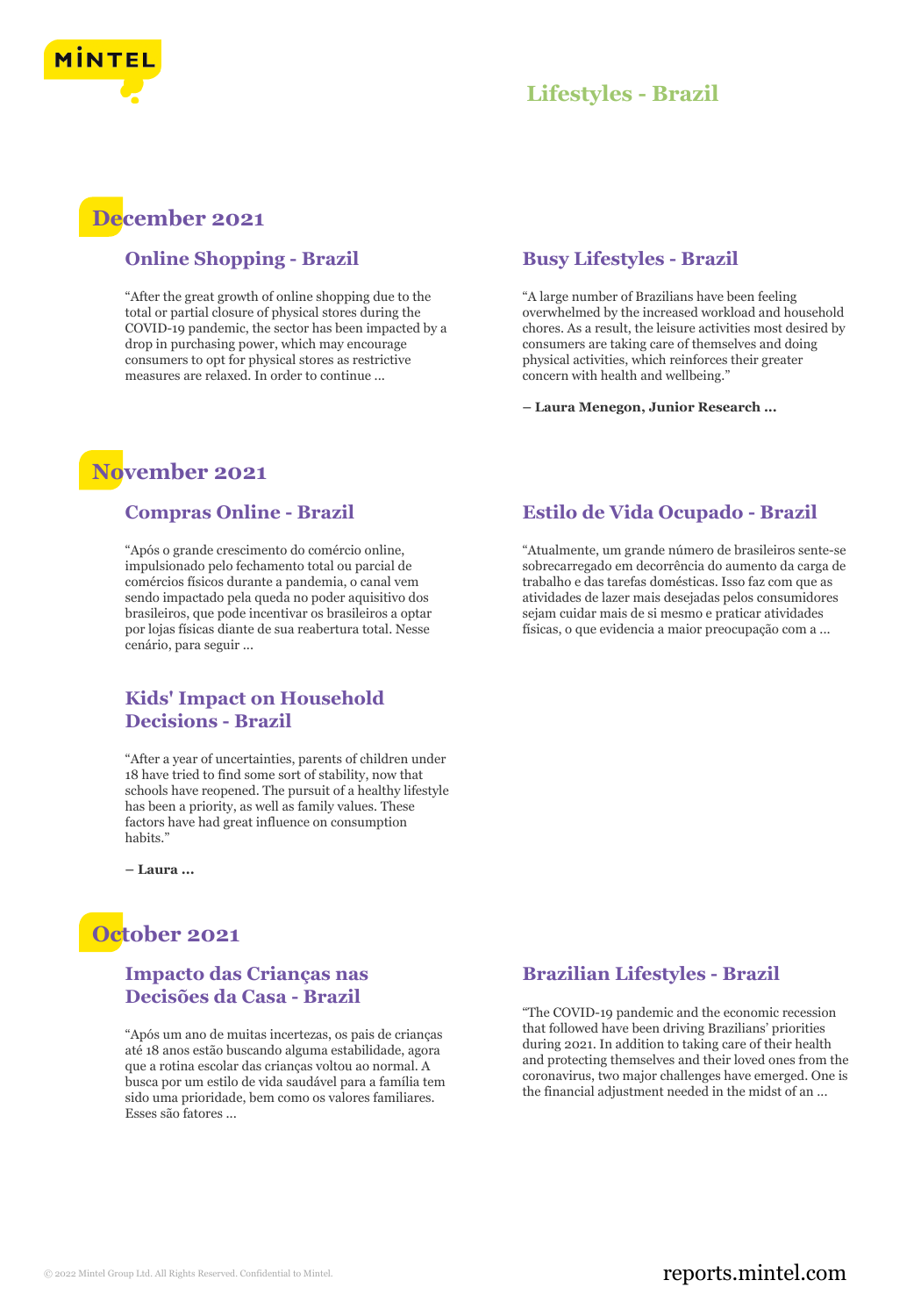

## **Lifestyles - Brazil**

## **August 2021**

#### **Estilo de Vida dos Brasileiros - Brazil**

"Ao contrário do que se desejava, a pandemia e a crise econômica seguiram ditando as prioridades dos brasileiros em 2021. Nesse cenário, os brasileiros tiveram dois grandes desafios, além é claro da preocupação com a saúde e proteção de si e de seus entes queridos: o ajuste financeiro diante de ...

# **July 2021**

#### **Household Care Habits - Brazil**

"The household has become the center of consumers' routine during the COVID-19 pandemic, making the household care and cleaning a top priority. Disinfection is now as critical as cleaning, which means the demand for multi-surface disinfectants is on the rise. Consumers have demonstrated a growing interest in practicality, as they ...



#### **Hábitos de Cuidados da Casa - Brazil**

"O lar tornou-se o centro da rotina dos consumidores brasileiros durante a pandemia, elevando a priorização das rotinas de limpeza e cuidados da casa. A desinfecção tornou-se uma etapa tão fundamental quanto a limpeza, aumentando a busca por desinfetantes para uso em diferentes superfícies. Nesse contexto, os consumidores demonstram interesse ...

### **Attitudes toward Ethics and Sustainability - Brazil**

"Ethical and sustainable issues have gained prominence during the COVID-19 pandemic. On the one hand, health concerns have led Brazilians to momentarily put aside the perception of plastic as a villain and see the packaging as an ally. On the other hand, the importance of tackling ethical, social and sustainable ...

#### **Attitudes toward Technology and the Digital World - Brazil**

"Brazilians demonstrate a great interest in new technologies and digital solutions, having a positive perception toward the impact of emerging technologies on society. However, the high cost of technological products (mostly imported), the lack of infrastructure and the lack of familiarity and knowledge of how to use these technologies are ...

### **Atitudes em relação à tecnologia e ao mundo digital - Brazil**

"O brasileiro demonstra um grande interesse por novas tecnologias e soluções do universo digital e apresenta, em geral, uma percepção positiva em relação ao impacto de tecnologias emergentes na sociedade. Apesar disso, o alto custo de produtos tecnológicos, em sua grande maioria importados, a falta de infraestrutura e a pouca ...